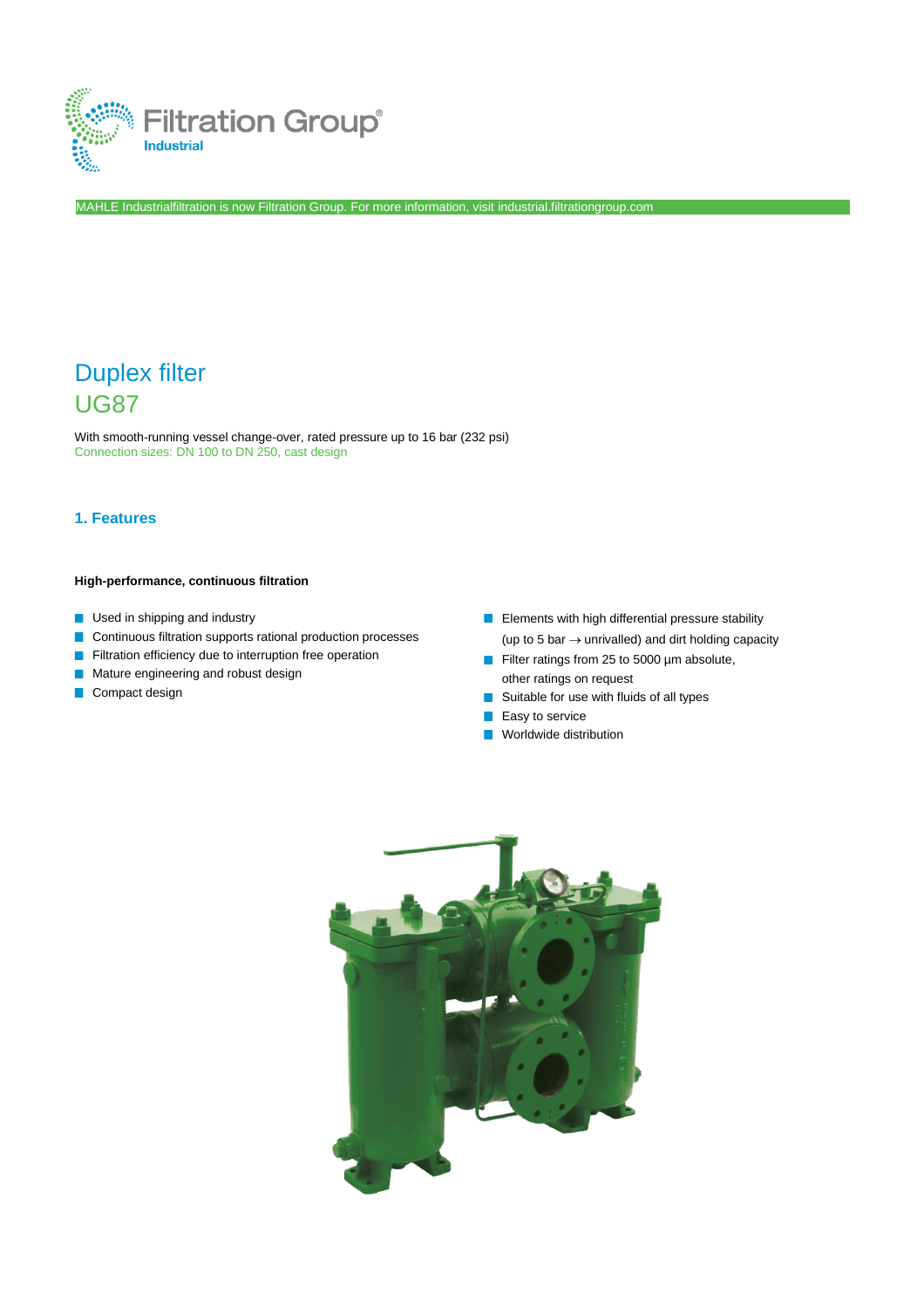#### **2. Operating principle 3. Technical Data**

- $\blacksquare$  The two bowls of the duplex filter are each fitted with a filter element (smooth or pleated) through which the medium flows from the inside to the outside.
- One filter bowl is pressurised during operation to allow the medium to flow through the filter element in the required direction.
- The filter changes over to the second bowl without interrupting the filtration process when a settable fouling threshold is reached.
- The non-operational bowl can then be opened and the filter element removed for cleaning.
- Duplex filters require no maintenance apart from cleaning the filter elements and inspecting the seals.

Type 2 Index **1**

## **4. Dimensions**

Connection: Flange Type 1: Material: Max. operating pressure Type 1: Max. operating pressure Type 2: Test overpressure Type 1: Test overpressure Type 2: Max. operating temperature: Filter element: Filter rating: DN 100 to DN 250 DIN 2501 PN 16 Nodular cast iron Screen basket, cartridges 25 to 5000 µm absolute,

6 bar 16 bar 9 bar 23 bar 180 °C

other ratings on request

H z Øp



Type 1 Index **3**





s = Vent

Z = Clearance required

 $*1 = Drain G1$ 

\*2 = Position of drain for DN 100

- \*3 = Position of feet for DN 200 250
- $*4$  = Position of feet for DN 100 150

|  | All dimensions except "s" in mm. |  |  |  |  |
|--|----------------------------------|--|--|--|--|
|--|----------------------------------|--|--|--|--|

|             |                  |           |     |     |     |    |     |      |      |    |            |     |     |          |     |     |      | Weight |
|-------------|------------------|-----------|-----|-----|-----|----|-----|------|------|----|------------|-----|-----|----------|-----|-----|------|--------|
| Type        | <b>DN</b>        | a         | b   | d   | е   | Ø1 | g   | h    | k    |    | s          | m   | D   | u        |     | v   |      | [kg]   |
| CE103**0A09 | 100 <sup>1</sup> | 480       | 180 | 220 | 180 | 18 | 70  | 720  | 800  | 16 | IG1/4l 550 |     | 204 | 250      | 190 | 50  | 980  | 200    |
| CE113**0A10 |                  | 125 660   | 200 | 260 | 220 | 18 | 170 | 925  | 960  | 18 | IG3/8 644  |     | 260 | 270      | 130 | 180 | 1320 | 296    |
| CE123**0A11 |                  | 150 760   | 210 | 320 | 270 | 23 | 200 | 1035 | 1090 | 20 | IG3/8I     | 724 |     | 308 310  | 135 | 100 | 1500 | 390    |
| CE143**0A13 |                  | 200   810 | 240 | 290 | 176 | 23 |     | 1175 | 1310 | 20 | IG3/8I     | 862 | 384 | 350      | 190 | 120 | 1695 | 645    |
| CE153**0A92 | 250              | 1070      | 270 | 302 | 184 | 23 |     | 1430 | 1390 | 20 | IG3/8I     | 944 | 390 | 405   90 |     | 120 | 2200 | 787    |

\* first position: insert index **"1"** for flange position on the same side, insert index **"5"** for flange position opposite each other

\* second position: insert index**"3"** for type 1, insert index **"1"** for type 2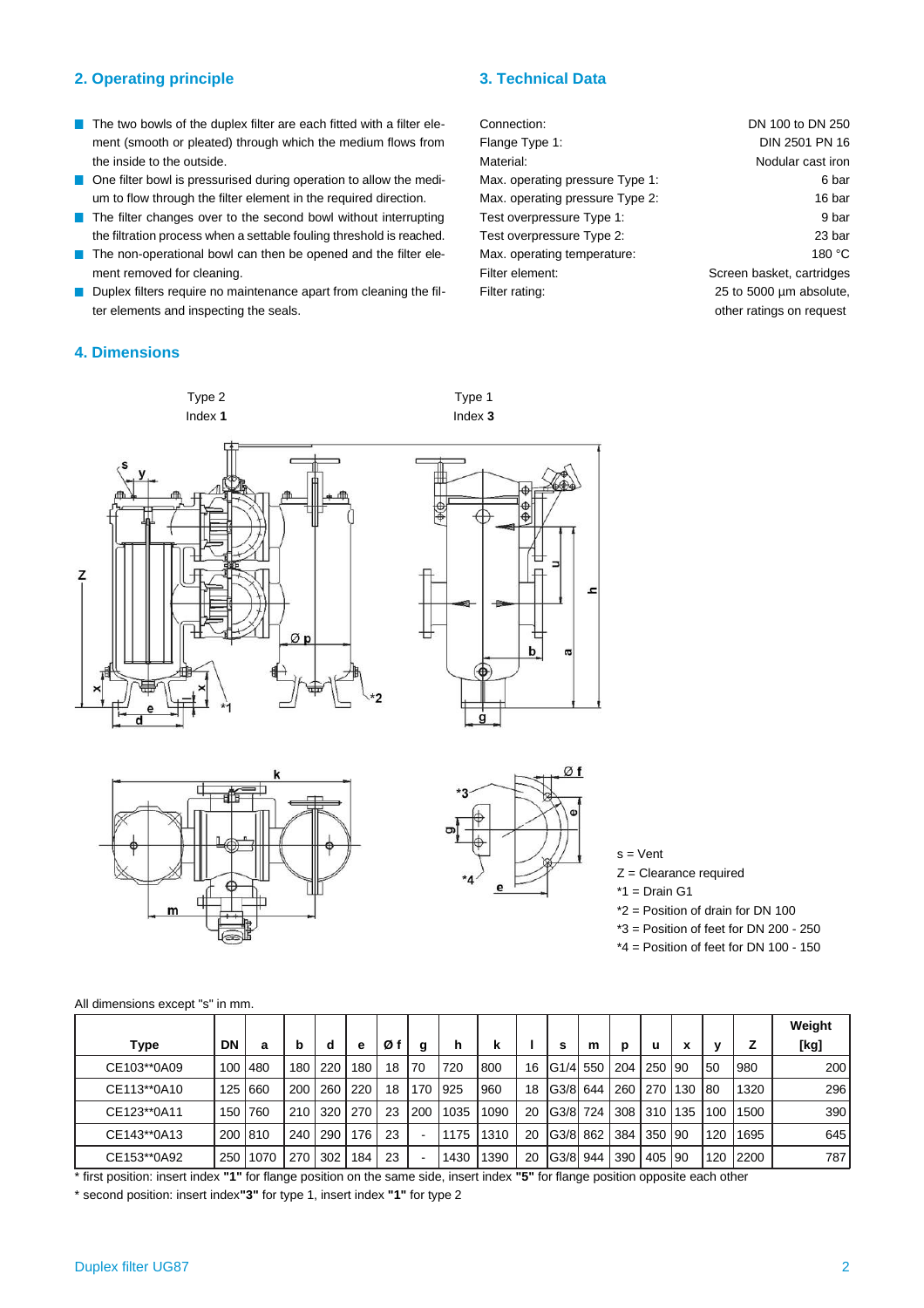#### **5. Design and application**

A wide range of filter elements are available for every duplex filter. The material, type of construction and filter surface and rating are expertly adapted to the specific filtration task based on the medium and capacity.

Each duplex filter can be supplied with various options to ensure the optimum performance for each particular application.

#### **Options:**

- **Heating (steam/thermal oil, electric)**
- Magnetic elements  $\mathcal{A}$
- Differential pressure indicator/switch mounted on the filter
- Automatic switch-over

Duplex filters are not at all complicated to use and they guarantee continuous filtration. The necessary steps are described in the following:

- $\blacksquare$  The filter comprises two bowls with a cover and a parallel unit.
- Each bowl contains a vent port, a drain port and a filter element. T.
- The filter must be filled and vented before it is put into service. T Make sure the liquid flows through the filter in the direction indicated by the arrow, so that it enters the filter element at the top.
- Cylindrical elements are used for the filtration process. Impurities are trapped in the element and removed together with the latter when it is withdrawn from the housing for cleaning. The inside of the housing is permanently dirt-free as a result.
- The filter must be changed over and cleaned when a differential **T** pressure of approx. 7 m/water column is reached. This is done by turning the spanner in the direction of the other bowl. The spanner should be applied according to the marking. The flow direction of the medium in the pressurised bowl is indicated by a marking on the stopcock spanner hub.
- If the filter has a pressure balance pipe, the valve for this pipe must be opened and closed again prior to changing over to the other bowl.
- After the filter has been changed over, the cover of the non-pressurised bowl can be opened and the element lifted out vertically. To clean the filter element, either flush or blow it out or brush it with a soft brush. Carefully insert the cleaned element again vertically. When the cover is closed, the element is pressed against the support ring by means of the cover spring.
- The filter must be mounted without stress on flanges and feet.
- $\blacksquare$  If the medium has a tendency to form deposits, the filter must not be allowed to run dry.